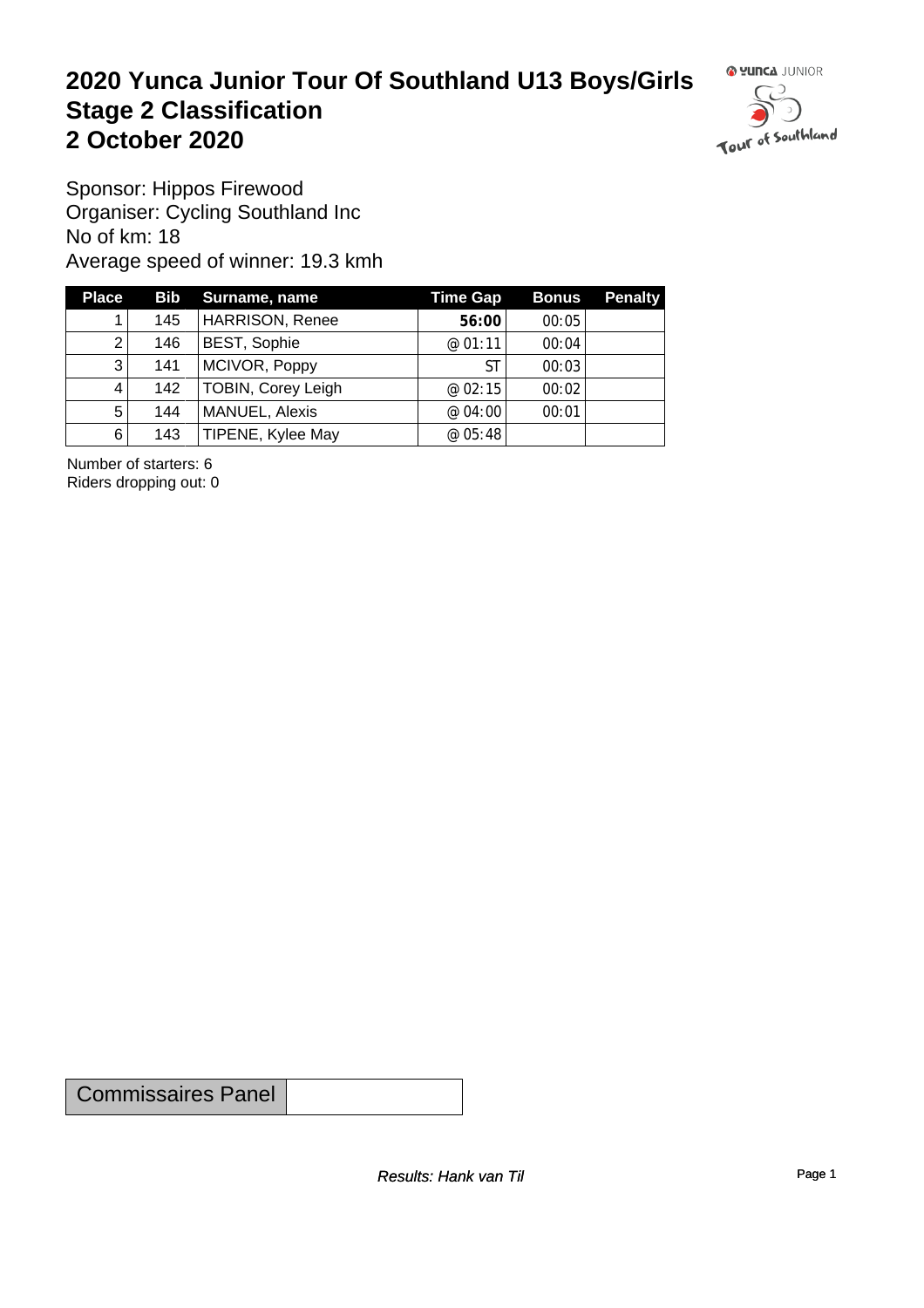## **2020 Yunca Junior Tour Of Southland U13 Boys/Girls General Classification (Stage 2)**<br>
2 October 2020 **2 October 2020**



Organiser: Cycling Southland Inc

| <b>Place</b> |     | <b>Bib</b> Surname, name  | Time Gap |
|--------------|-----|---------------------------|----------|
|              | 145 | <b>HARRISON, Renee</b>    | 1:37:58  |
| 2            | 141 | MCIVOR, Poppy             | @01:48   |
| 3            | 146 | <b>BEST, Sophie</b>       | @02:41   |
| 4            | 144 | MANUEL, Alexis            | @ 06:04  |
| 5            | 142 | <b>TOBIN, Corey Leigh</b> | @ 06:28  |
| 6            | 143 | TIPENE, Kylee May         | @ 16:06  |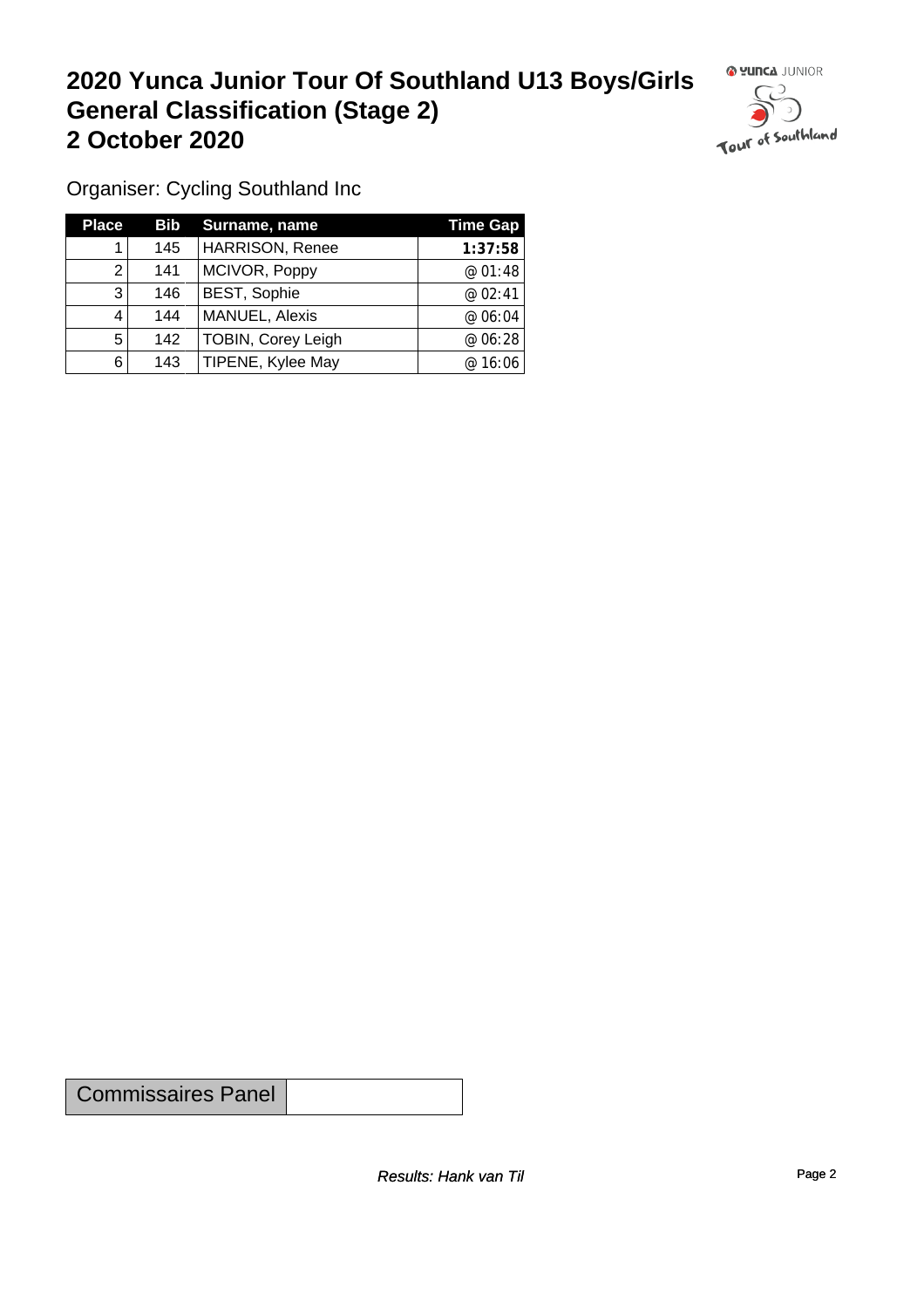### **2020 Yunca Junior Tour Of Southland U13 Boys/Girls Sprint Classification (Stage 2) 2 October 2020**



Organiser: Cycling Southland Inc

| <b>Place</b> |     | <b>Bib</b> Surname, name | <b>Points</b> |
|--------------|-----|--------------------------|---------------|
|              | 145 | HARRISON, Renee          |               |
|              | 144 | MANUEL, Alexis           |               |
| 3            | 141 | MCIVOR, Poppy            |               |
|              | 142 | TOBIN, Corey Leigh       |               |
| 5            | 146 | <b>BEST, Sophie</b>      |               |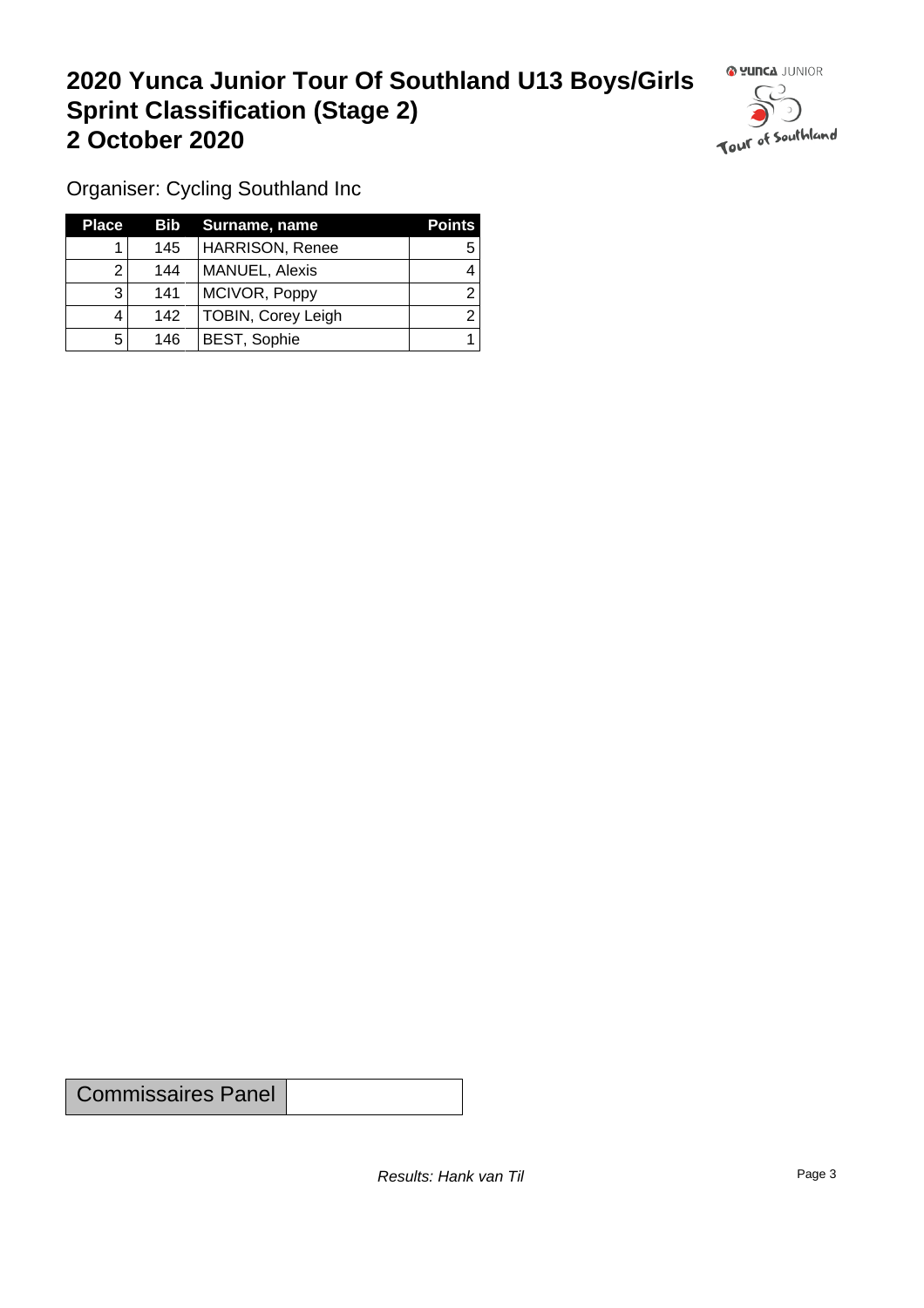### **2020 Yunca Junior Tour Of Southland U13 Boys/Girls KOM Classification (Stage 2) 2 October 2020**



Organiser: Cycling Southland Inc

|                |     | Place Bib Surname, name | <b>Points</b> |
|----------------|-----|-------------------------|---------------|
|                |     | 145   HARRISON, Renee   |               |
| $\overline{2}$ | 141 | MCIVOR, Poppy           |               |
|                | 146 | BEST, Sophie            |               |